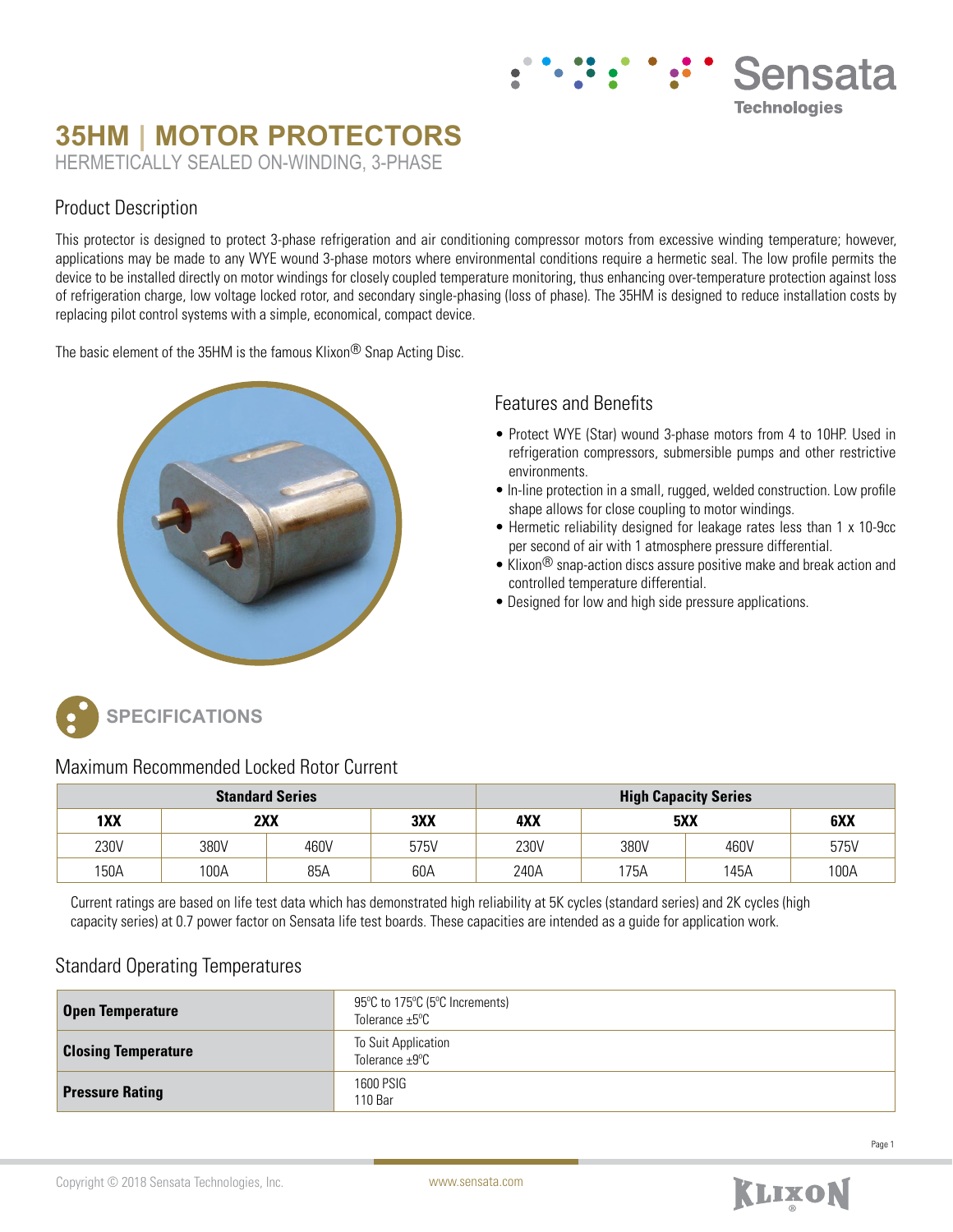

Standard / High Capacity Device



| Unit |       | W     |       | D <sub>1</sub> | P <sub>2</sub> | P2 High Capacity | P3    |       | ◡     |
|------|-------|-------|-------|----------------|----------------|------------------|-------|-------|-------|
| Ins  | l.470 | 0.860 | 1.375 | 0.735          | 0.125          | 0.187            | 0.250 | 0.765 | 1.375 |
| mm   | 37.3  | 21.8  | 34.9  | 18.7           | ה ה<br>ے.ت     | 4.,              | 6.4   | 19.4  | 34.9  |

Electrical Schematic



Page 2